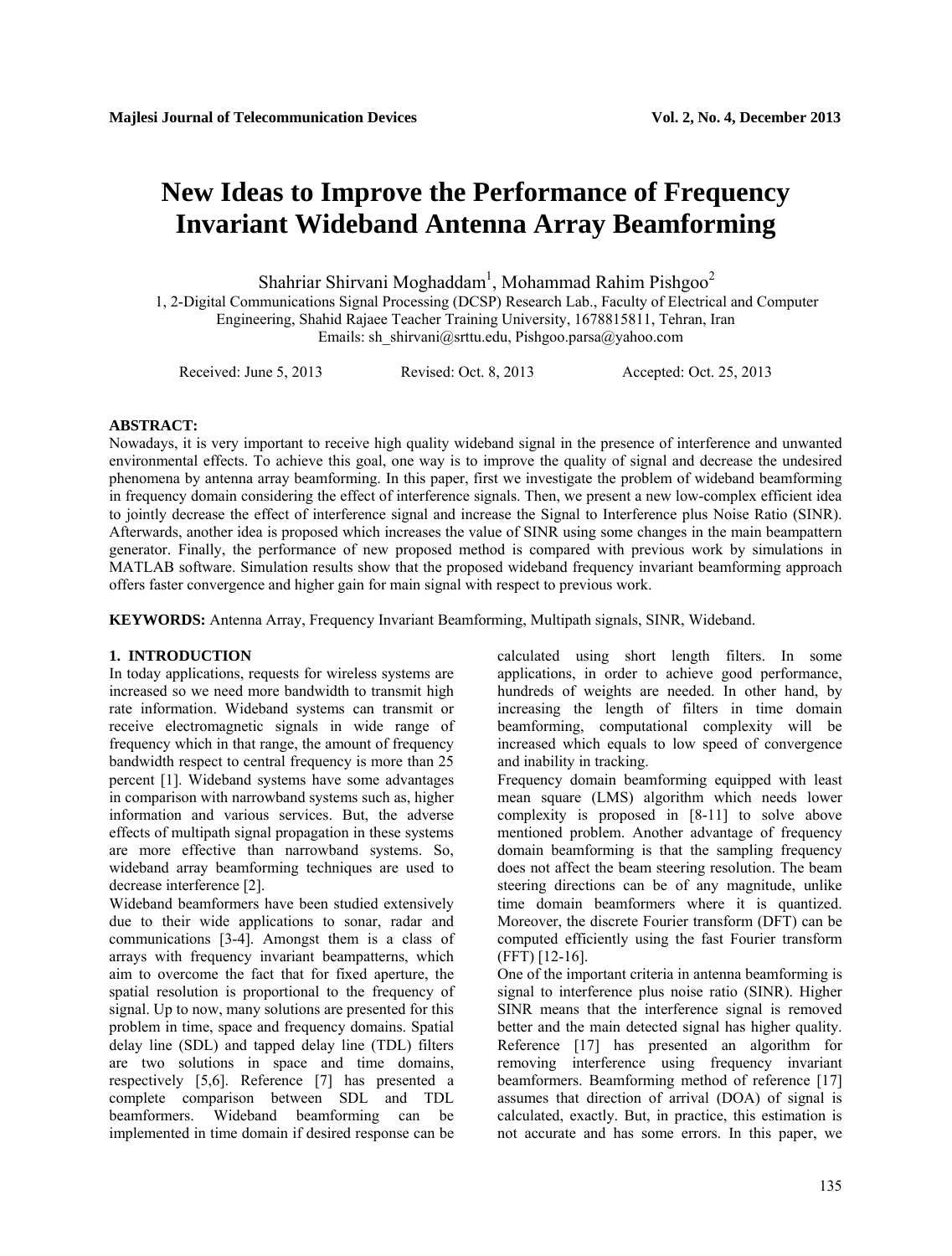present some ideas to form the beampattern insensitive to DOA estimation error which is applicable for wideband signals.

The rest of this paper is organized as follows. Section 2 explains designing process of frequency invariant beamforming in frequency domain. Section 3 presents our first idea for improving the algorithm of reference [17] to increase SINR. By using the first idea, despite SINR is high but it is so sensitive to DOA estimation error. So, in section 4, second idea is proposed to solve this problem. Simulation results in MATLAB software are presented in section 5. Finally, section 6 concludes this investigation.

# **2. FREQUENCY INVARIANT BEAMFORMER**

Wideband beamforming can be achieved by employing the traditional TDL structure as shown in Fig. 1. The received signal by the *m*th sensor is sampled with a sampling period of *T* and then processed by a digital filter with coefficients  $W(M, J)$ . The response of the

array is given by

$$
P(\omega,\theta) = \sum_{M=-\infty}^{+\infty} \sum_{J=-\infty}^{+\infty} W(M,J) e^{-jM \frac{\omega \sin \theta}{c} dx} e^{-j\omega I J}
$$
 (1)



**Fig. 1**. A wideband beamforming structure based on TDL

It is assumed that this specific case is alias-free sampling, so  $d<sub>x</sub>$  and *T* can be estimated using Eq. (2) and (3), respectively.

$$
d_x = \frac{\lambda_{\text{max}}}{2} = cT \tag{2}
$$

 $\omega_{\text{max}}T = \pi$  (3)

Otherwise, in the presence of aliasing phenomenon, *T* should be less than half of the period of the maximum frequency ( $\omega_{\text{max}}$ ) of interest and ( $d_x$ ) should be less than half of the maximum wavelength  $(\lambda_{\text{max}})$  corresponding to (  $\omega_{\text{max}}$  ).

Now, we suppose that normalized angular frequency is  $\Omega = \omega T$ . Then, Eq. 1 can be rewritten using Eq. (4)

$$
P(\Omega,\theta) = \sum_{M=-\infty}^{+\infty} \sum_{J=-\infty}^{+\infty} W(M,J) e^{-jM\Omega \sin\theta dx} e^{-j\Omega J}
$$
 (4)

So, by substituting  $\Omega = \Omega \sin \theta$  and  $\Omega$ ,  $\Omega = \Omega$ , Eq. 5 is obtained [17].

$$
P(\Omega_1, \Omega_2) = \sum_{M=-\infty}^{+\infty} \sum_{J=-\infty}^{+\infty} W(M, J) e^{-jM\Omega_1} e^{-j\Omega_2 J} \qquad (5)
$$

 $P(\Omega, \Omega)$  as beampattern is obtained by applying a 2-D FFT to  $W(M, J)$ . It is frequency invariant, if  $P(\Omega_1, \Omega_2)$  is a function of only  $\theta$  In order to achieve this,  $P(\Omega, \Omega)$  must depend on  $\Omega$  and  $\Omega$ , such that it can be written as  $p \left( \frac{12}{1} \right)$ 2  $P(\frac{\Omega_1}{\Omega_2})$ . Therefore,  $\frac{12}{1}$ 2  $(\frac{\Omega_1}{\Omega_2})$  can be written using Eq. 6. It means, eliminating any dependency on  $\Omega$ .



**Fig. 2**. An example for a frequency invariant beampattern

For this purpose, a desired frequency invariant beampattern  $F(\sin \theta)$  is considered as shown in Fig. 2. The 2-D response is obtained as

$$
P(\Omega_1, \Omega_2) = F(\frac{\Omega_1}{\Omega_2}) = F(\sin \theta)
$$
 (7)

Applying a 2-D inverse Fourier transform to  $P(\Omega, \Omega)$  results in an infinite support of

 $W(M, J)$ . For more details, please refer to [17].

Fig. 3 shows a design result with  $M = 7$  sensors and a tapped delay-line length of  $J = 50$ .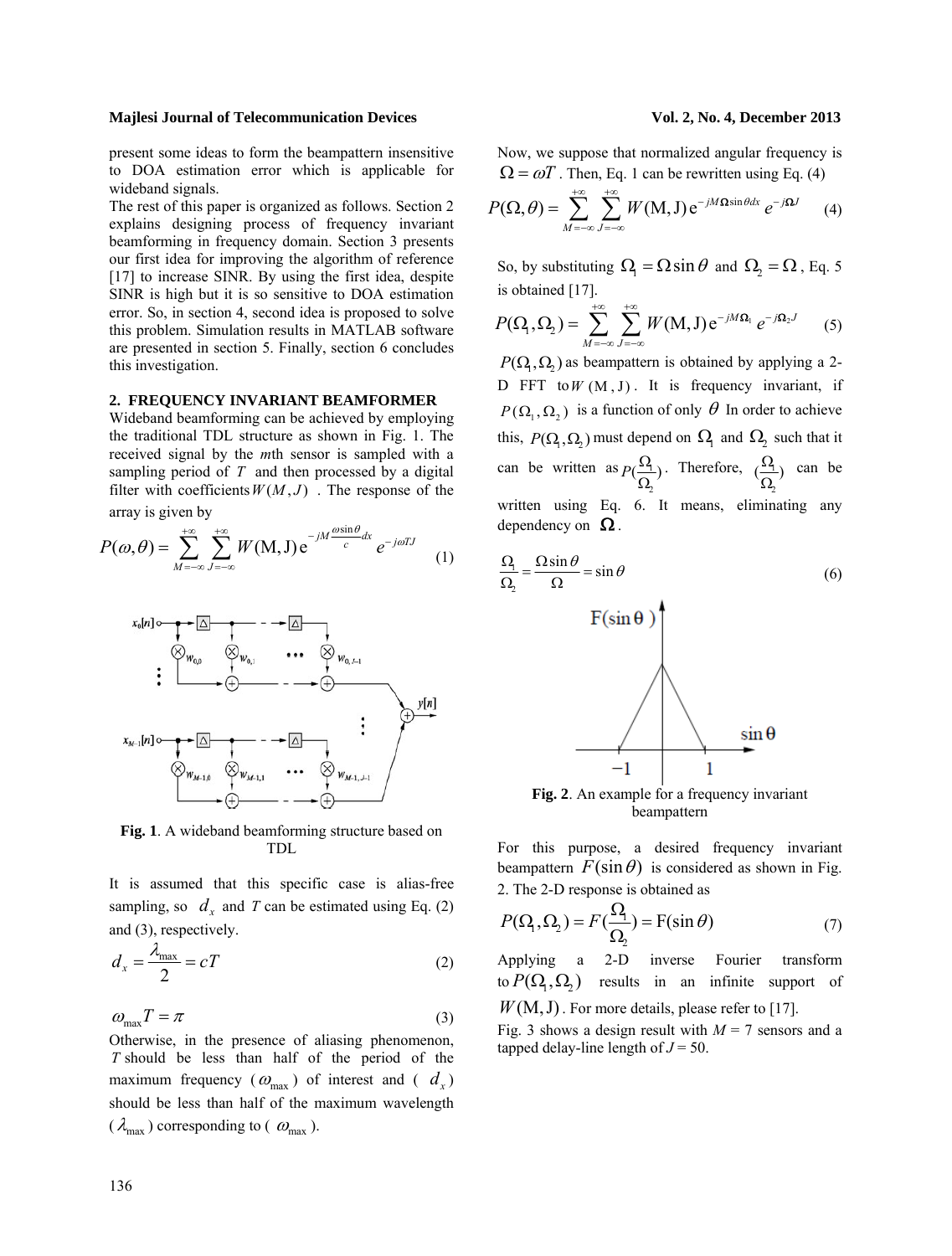

**Fig. 3**. Frequency invariant beampattern on frequency domain

# **3. FIB-BASED SCHEME**

Assuming the main direction  $\theta_0$  of the signal of interest is known, a solution can be obtained based on the traditional beamforming idea by employing the FIB technique. The proposed structure is shown in Fig. 4, where  $x[n]$  is the signal vector at time *n* and each block labeled as  $FIB_i$ ,  $i = 0, 1, ..., N-1$  represents a frequency invariant beamformer with a response  $P_i(\theta)$  The output of block FIB<sub>i</sub> is denoted by  $b_i[n]$ . FIB<sub>0</sub> is the main beam pointing to  $\theta_0$  and the remaining *N−*1 beams are auxiliary beams pointing to the remaining directions. The final beamformer output is given by  $e[n]$ , a weighted sum of the FIB network outputs (error):

$$
e[n] = b_0[n] - \omega^T b[n] \tag{8}
$$

A classical adaptive algorithm such as LMS algorithm can be employed to update the weight vector iteratively as:

$$
w[n+1] = w[n] + \mu e[n]b[n] \tag{9}
$$

$$
b[n] = [b_1[n]b_2[n]...b_{N-1}[n]]^T
$$
 (10)

$$
w = [w_1 w_2 ... w_{N-1}]^T
$$
  
Where  $\mu$  is the step size. (11)

 $y[n]$ 

 $b_{\alpha}[n]$  $FIB<sub>0</sub>$  $x[n]$ FIB,



**Fig. 4**. The FIT-based beamforming structure employing a narrowband beamforming scheme [16]

Note that the responses  $P_i(\theta)$   $i = 0, 1, ..., N-1$  of the frequency invariant beamformers are independent of frequency. Then, each of their outputs can be expressed as a weighted sum of the impinging signals

$$
b_i[n] = P_i \cdot s[n] \tag{12}
$$

$$
s[n] = [s1[n]...sL-1[n]]T
$$
 (13)

$$
Pi = [P_i(\theta_0) P_i(\theta_1) ... P_i(\theta_{L-1})]
$$
\n(14)

According to the above equations, the purpose of Eq. 6 is obtaining optimum weights which they can reduce the explained error in Eq. 9 to zero. It is noteworthy that the error of Eq. 9 represents the difference between the main block and the sum of the other blocks related to interfering signals.

The main block is designed to set the main lobe in the direction of desired signal whereas the other blocks are needed to suppress the effect of interference.

The output signal contains two components. Desired

signal as  $\mathbf{y}_0$  and interference signal as  $\mathbf{y}_1$ .

$$
y_0 = P_0(\theta_0) . s_0(nT) \tag{15}
$$

$$
y_1 = (P_0(\theta_1) - \sum_{i=1}^{N-1} P_i(\theta_1)\omega_i) s_1[n] \tag{16}
$$

Final output which contains main and interference signals can be given by Eq. 17.

$$
s = y_0 + y_1 = P_0(\theta_0) s_0(nT) + (P_0(\theta_1)
$$
  

$$
-\sum_{i=1}^{N-1} P_i(\theta_1) \omega_i) s_1[n]
$$
 (17)

# **4. PROPOSED METHOD**

In order to convert  $F(\sin \theta)$  to a function of  $\Omega$ <sub>2</sub>,

 $\Omega$ , high number of samples is needed. For instance, the beampattern will be as Figure 5, if low number of samples is used. It shows that the beampattern is not acceptable and desired and interference signals may not be separable



**Fig. 5**. Beampattern considering low number of samples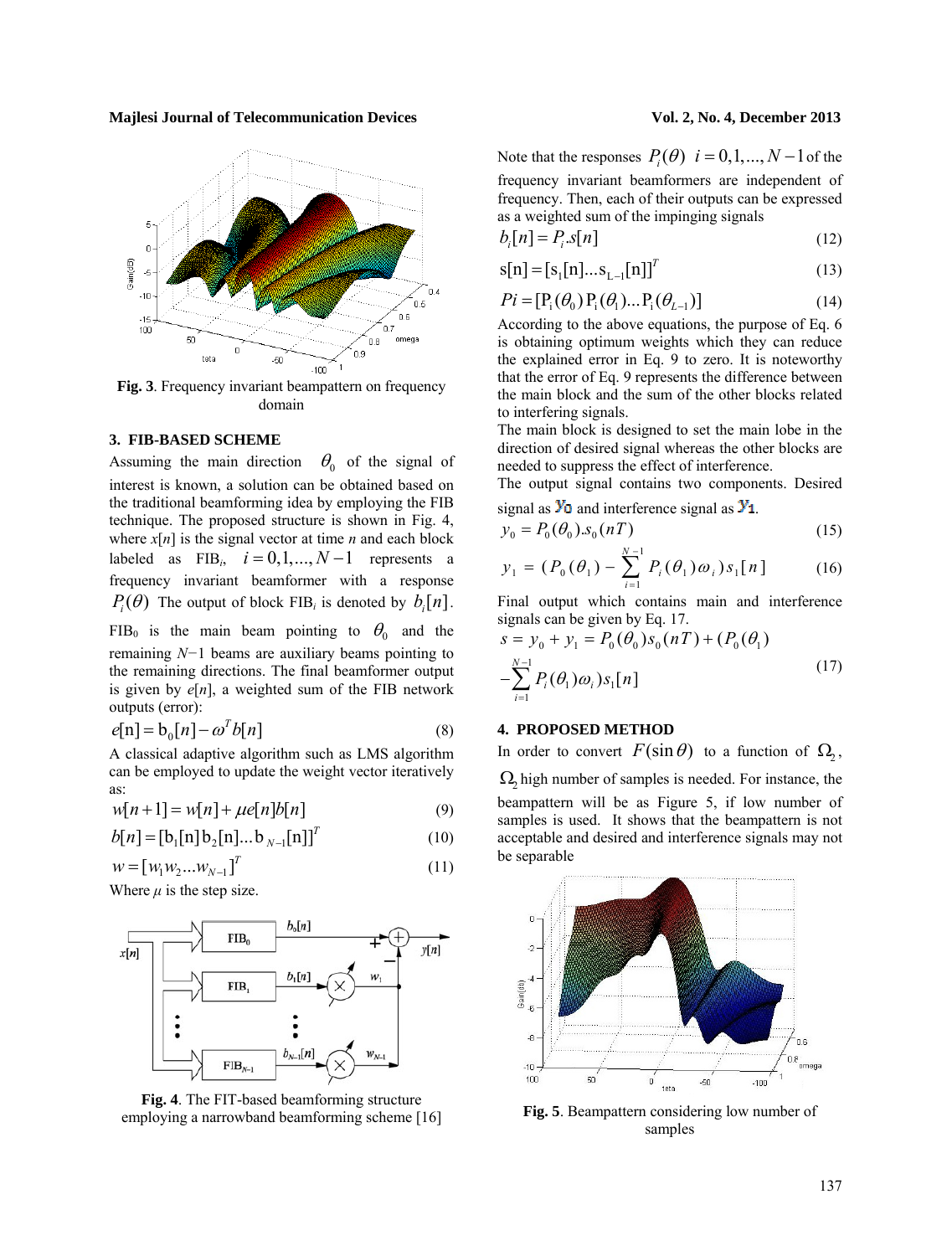In this section, an idea is presented which jointly maximizes the gain of desired signal and minimizes the gain of interference signal. According to this new idea, in order to find the beampattern, the reverse DFT of  $P(\Omega, \Omega)$  will be changed to two-dimensional reverse

DFT of  $A_1 P(\Omega_1, \Omega_2) A_2 P(\Omega_1, \Omega_2) ... A_n P(\Omega_1, \Omega_2)$ , A<sub>i</sub> is the coefficient of each response. In addition to find more flexibility, the desired beampattern can be obtained by low number of samples.

To show the effectiveness the new proposed approach, three examples are simulated assuming that.  $n = 5$  The DOA of the desired signal is zero and a uniform linear array with 7 array elements is used. As example 1, it is assumed that  $A_1 = 1$ ,  $A_2 = A_3 = A_4 = A_5 = 0$ . In this case, the beampattern is as Figure 6.



**Fig. 6**. Beampattern corresponding to  $A_1 = 1, A_2 = A_3 = A_4 = A_5 = 0$ 

As expected, to obtain this frequency independent beampattern, much fewer samples are used with respect to the previous state.

In the second example, it is assumed that all coefficients are the same. i.e.,  $A_1 = A_2 = A_3 = A_4 = A_5 = 1$  As depicted in Figure 7, the gain of side lobes equals to the gain of main lobe but nulls are not as sharp as before.



As the third example, using  $A_i = 1$ ,  $A_2 = A_3 = A_4 = A_5 = 0.25$ , the beampattern is as Figure 8. In this case, nulls are sharper than two above mentioned examples.



**Fig. 8**. Beampattern corresponding to  $A_1 = 1, A_2 = A_3 = A_4 = A_5 = 0.25$ 

# **5. SIMULATION RESULTS**

In this section, some simulations are run in MATLAB software which show the effectiveness of the proposed ideas. Following assumptions are considered in the simulations:

1. The array spacing is half of the wavelength corresponding to the maximum normalized signal frequency  $\pi$ ;

2. The desired signal comes from the broadside direction and interference signal arrives from the direction of  $\theta = 40$ .

3. The step size is set to 0.00009.

For the proposed schemes, we consider the number of frequency invariant blocks in Fig. 3 equals to 5 which the main beam of  $FIB_0$  is pointed to zero degree and the main beam of other blocks are pointed to the  $\pm 50$  and  $\pm 30$ , respectively. Using Eq. 9, in order to obtain the weights of Fig. 3, LMS algorithm is run. In Fig. 9, desired  $(y_0)$  and interference  $(y_1)$  signals are shown. It is clear that the interference signal is eliminated.



**Fig. 9**. Desired  $(y_0)$  and interference  $(y_1)$  signals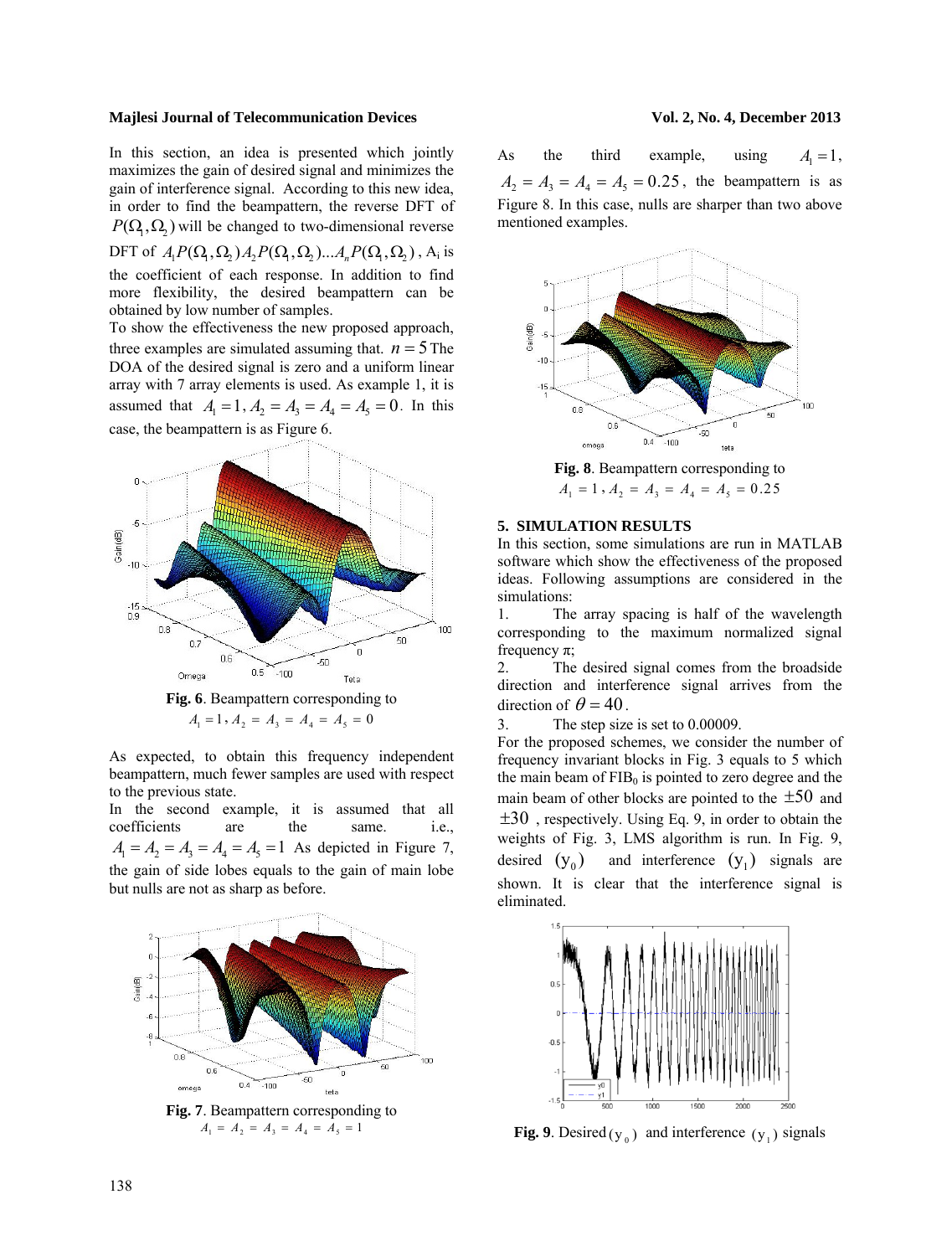Mean square error (MSE) of LMS algorithm for different iterations is shown in Fig. 10. It shows that error tends to zero after 15 iterations.



**Fig. 10**. Error changes based on number of iterations

Output of the first FIB and final output are shown in Fig. 11. As expected, final output offers lower null for interference in 40 degree with respect to the output of the first FIB.



**Fig. 11**. Beampattern of signal

Determining the incoming angle is not always accurate and it has some errors. Here, it is assumed that the exact DOA of interference signal is 40 degree. Fig. 12 shows the SINR changes versus the estimation error of DOA of the interference signal. As depicted in this Figure, despite SINR experiences a reduction between 0-2dB for a  $\pm$ 2 degrees interval but its SINR is higher than the output of the first FIB.



**Fig. 12**. SINR changes versus the estimation error of DOA of the interference signal

### **6. CONCLUSION**

In this paper, a novel beamforming approach for multipath wideband signals based on the frequency invariant beamforming technique was proposed. Considering the new approach, the received signal is first processed by an FIB network and then the proposed algorithm is applied to its output to find optimal weights.

In the next step, we improved SINR paying more attention on DOA of signal and applying some changes in the initial beampattern. Simulation results show an improvement on output SINR which has been achieved by the proposed scheme compared to the traditional beamforming method.

### **REFERENCES**

- [1] X. Zhang, W. Ser, Z. Zhang, and A. Kumar Krishna, **"Selective Frequency Invariant Uniform Circular Broadband Beamformer,"** *EURASIP Journal on Advances in Signal Processing*, pp. 1-16, 2011.
- [2] M. Joho, G. S. Moschytz, **"Adaptive Beamforming with Partitioned Frequency-Domain Filters,"** *IEEE ASSP Workshop on Applications of Signal Processing to Audio and Acoustics*, 1997.
- [3] M. S. Brandstein and D. Ward, Eds, Microphone Arrays: Signal Processing Techniques and Applications, Springer, Berlin, 2001.
- [4] M. Ghavami, L. B. Michael, and R. Kohno, Ultra Wideband Signals and Systems in Communication Engineering, John Wiley & Sons, Ltd, Chichester, England, 2004.
- [5] S. Bojanapally and R.S. Kshetrimayum**, "Wideband Antenna Array Beamforming using FIR Filter,"** *International Conference on Computing Communication and Networking Technologies* (ICCCNT, pp. 1-4), 2010.
- [6] W. Liu, **"Adaptive Wideband Beamforming with Sensor Delay-lines,"** *Signal Processing*, Vol. 89, pp. 876-882, 2009.
- [7] S. Shirvani Moghaddam and N. Solgi, **"A comparative Study on TDL and SDL Structure for**